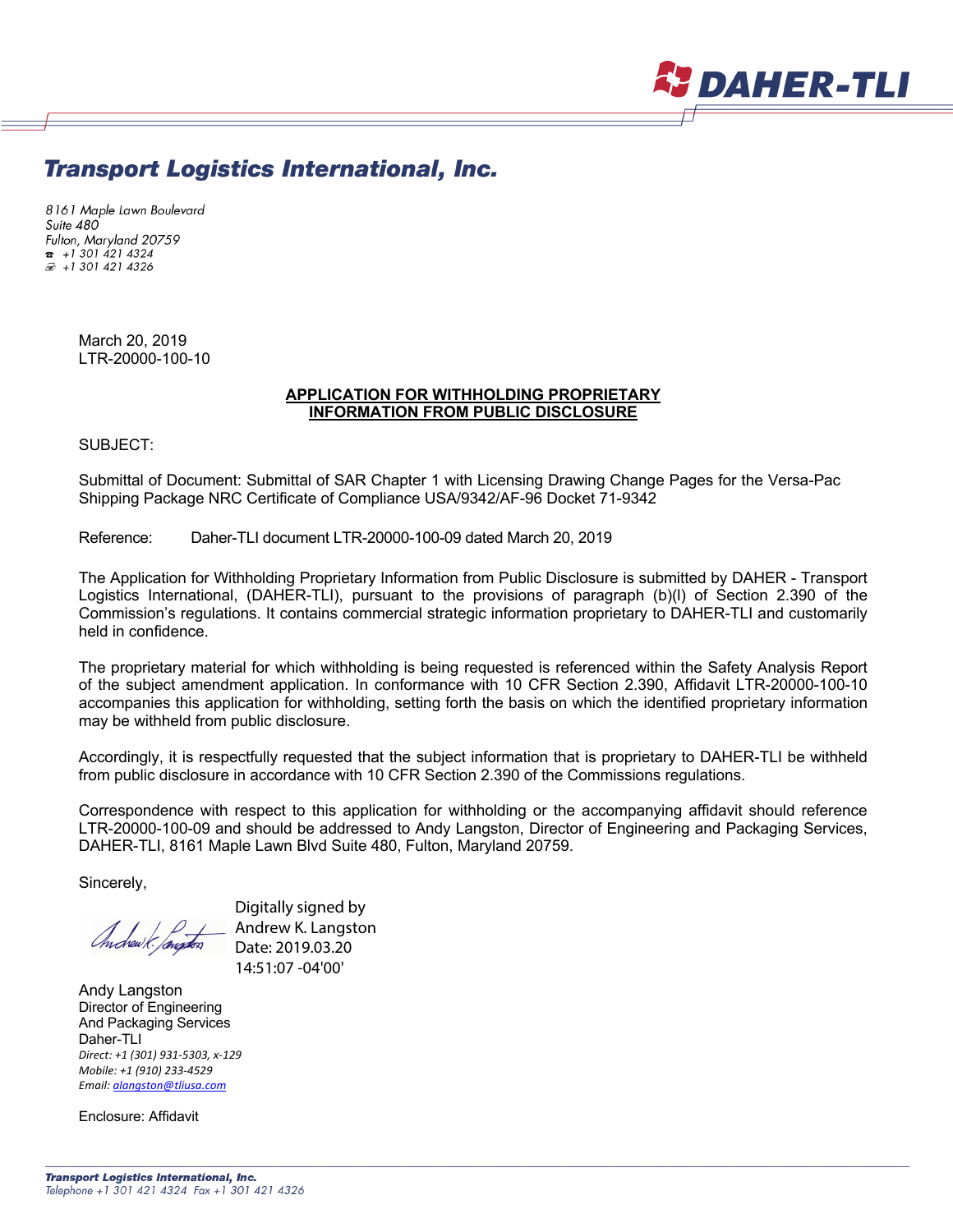

### **AFFIDAVIT**

# STATE OF MARYLAND

COUNTY OF HOWARD

Before me, the undersigned authority, personally appeared Robert Strang, who, being by me duly sworn according to law, deposes and says that he is authorized to execute this Affidavit on behalf of DAHER -Transport Logistics International, (DAHER-TLI), and that the averments of fact set forth in this Affidavit are true and correct to the best of his knowledge, information, and belief:

Robert Strang Managing Director Daher-TLI

Sworn to and subscribe before me This 2019 day of Notary Public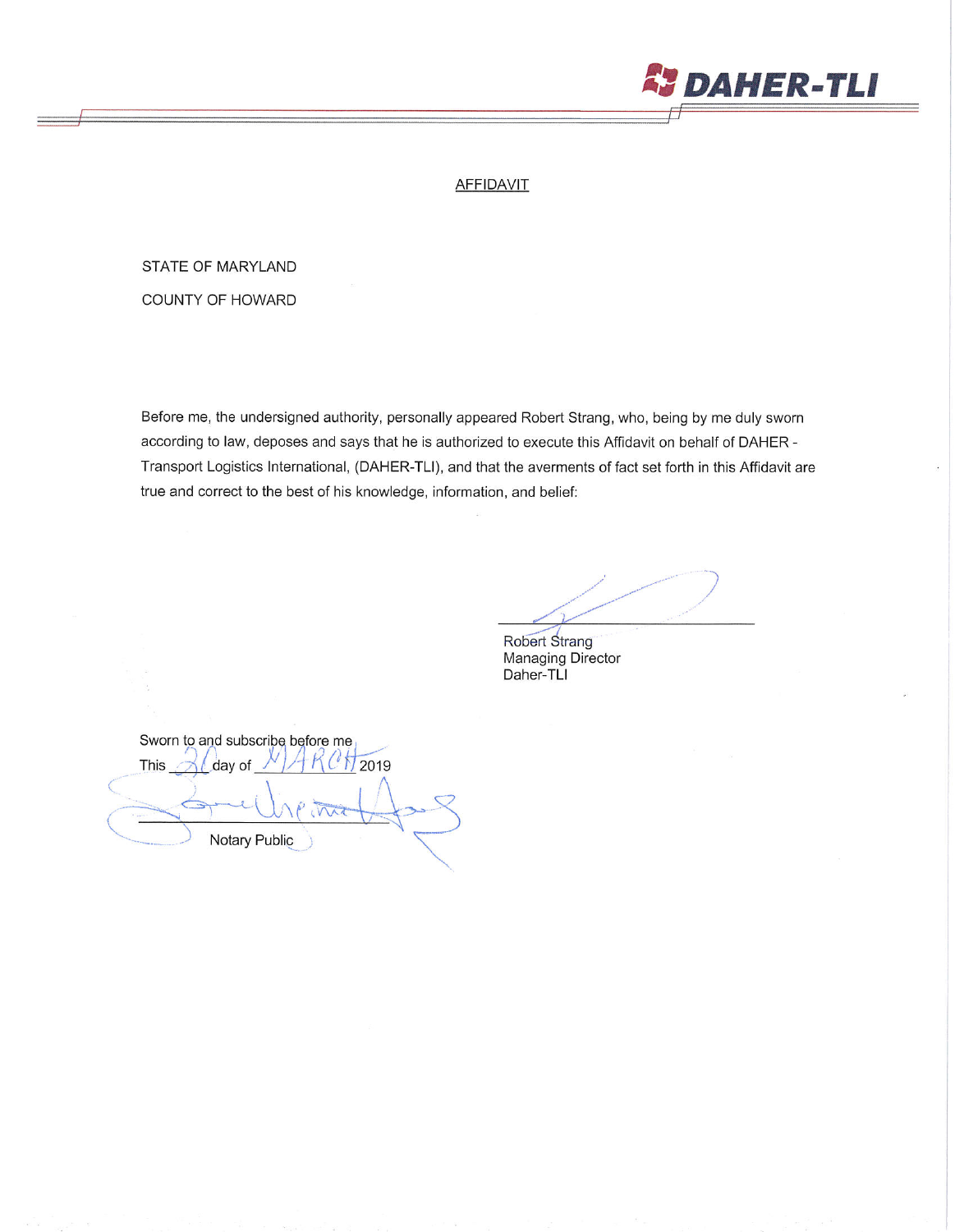(1) I am the Managing Director, DAHER - Transport Logistics International, "DAHER-TLI", and as such, I have been specifically delegated the function of reviewing the proprietary information sought to be withheld from public disclosure in connection with DAHER-TLI submittals to NRC, and am authorized to apply for its withholding on behalf of DAHER-TLI.

**J** DAHER-TLI

- (2) I am making this Affidavit in conformance with the provisions of 10 CFR Section 2.390 of the Commission's regulations and in conjunction with the DAHER-TLI "Application for Withholding" accompanying this Affidavit.
- (3) I have personal knowledge of the criteria and procedures utilized by DAHER-TLI in designating information as a trade secret, privileged or as confidential commercial or financial information.
- (4) Pursuant to the provisions of paragraph (b)(4) of Section 2.390 of the Commission's regulations, the following is furnished for consideration by the Commission in determining whether the information sought to be withheld from public disclosure should be withheld.
	- (i) The information sought to be withheld from public disclosure is owned and has been held in confidence by DAHER-TLI.
	- (ii) The information is of a type customarily held in confidence by DAHER-TLI and not customarily disclosed to the public. DAHER-TLI has a rational basis for determining the types of information customarily held in confidence by it and, in that connection, utilizes a system to determine when and whether to hold certain types of information in confidence. The application of that system and the substance of that system constitute DAHER-TLI policy and provide the rational basis required.

Under that system, information is held in confidence if it falls in one or more of several types, the release of which might result in the loss of an existing or potential competitive advantage, as follows:

- (a) The information reveals the distinguishing aspects of a process (or component, structure, tool, method, etc.) where prevention of its use by any of DAHER-TLI's competitors without license from DAHER-TLI constitutes a competitive economic advantage over other companies.
- (b) It consists of supporting data, including test data, relative to a process (or component, structure, tool, method, etc.), the application of which data secures a competitive economic advantage, e.g., by optimization or improved marketability.
- (c) Its use by a competitor would reduce his expenditure of resources or improve his competitive position in the design, manufacture, shipment, installation, assurance of quality, or licensing a similar product.
- (d) It reveals cost or price information, production capacities, budget levels, or commercial strategies of DAHER-TLI, its customers or suppliers.
- (e) It reveals aspects of past, present, or future DAHER-TLI or customer funded development plans and programs of potential commercial value to DAHER-TLI.
- (f) It contains patentable ideas, for which patent protection may be desirable.

There are sound policy reasons behind the DAHER-TLI system which include the following:

- (a) The use of such information by DAHER-TLI gives DAHER-TLI a competitive advantage over its competitors. It is, therefore, withheld from disclosure to protect the DAHER-TLI competitive position.
- (b) It is information that may provide DAHER-TLI's competitors with information on the methods and procedures that DAHER-TLI uses to fulfill regulatory and licensing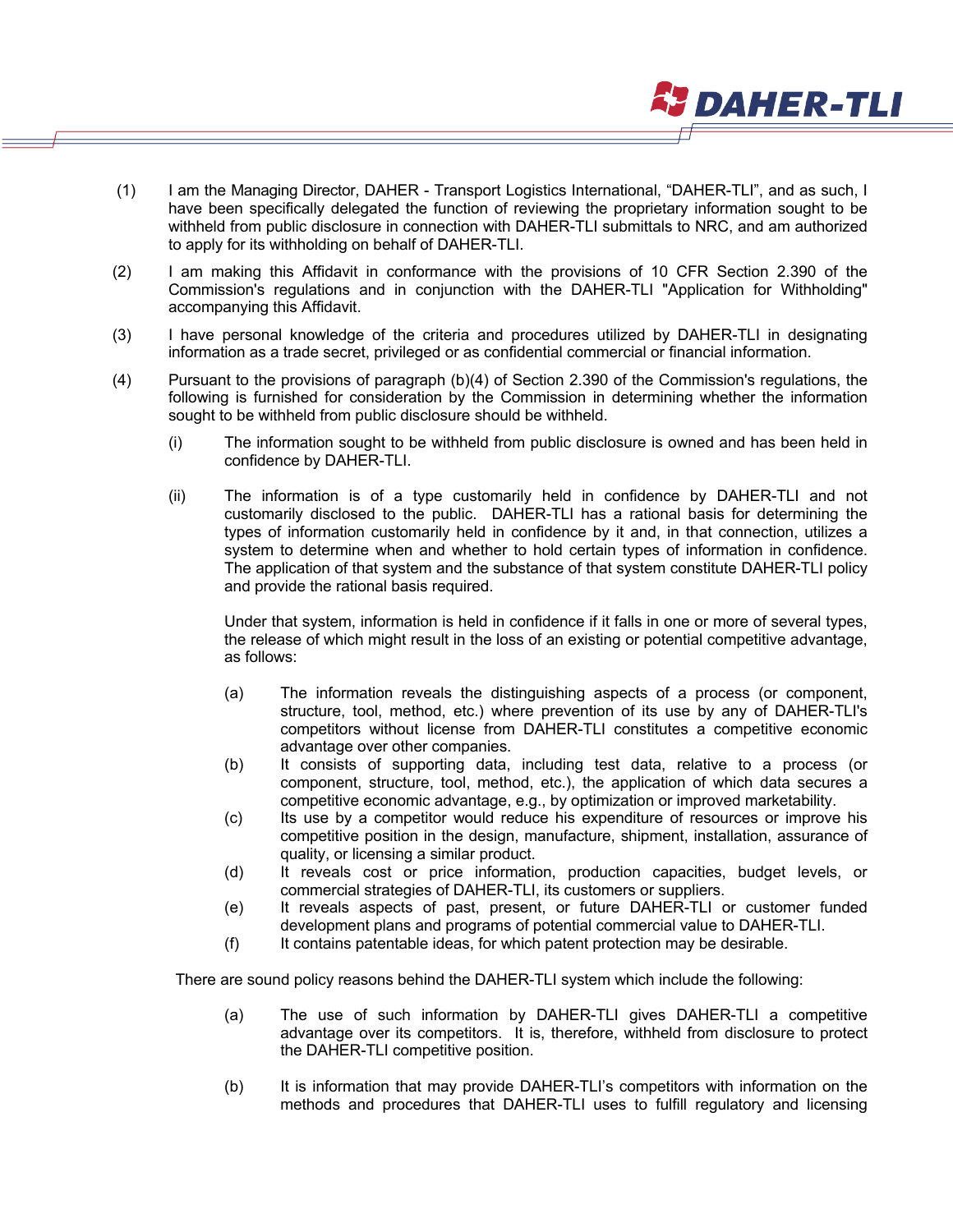obligations. The extent to which such information is available to competitors may diminish the need of DAHER-TLI competitors to develop such methods and procedures without comparable investment of time and resources.

**JDAHER-TLI** 

- (c) Use by our competitors would put DAHER-TLI at a competitive disadvantage by reducing our competitor's expenditures of resources by allowing them to build upon or utilize methods and procedures developed by DAHER-TLI at great expense.
- (iii) The information is being transmitted to the Commission in confidence and, under the provisions of 10 CFR Section 2.390, it is to be received in confidence by the Commission.
- (iv) The information sought to be protected is not available in public sources or available information has not been previously employed in the same original manner or method to the best of our knowledge and belief.
- (v) The proprietary information sought to be withheld in this submittal are product specifications referenced within LTR-20000-100-09, being transmitted by DAHER-TLI attention of NRC Licensing Branch, Division of Spent Fuel Management. This proprietary information as submitted by DAHER-TLI is DAHER-TLI Versa-Pac Safety Analysis Report, Revision 10 Section 1 (with change pages) March 2019, submitted within letter LTR-20000-100-09, dated March 20, 2019 from Philip Sewell to NRC Licensing Branch, Division of Spent Fuel Management.

Public disclosure of this proprietary information is likely to cause substantial harm to the competitive position of DAHER-TLI because it would enhance the ability of competitors to address similar safety, regulatory and licensing issues without commensurate expenses. Also, public disclosure of the information would enable others to use the information to meet NRC requirements without purchasing the right to use the information.

In order for competitors of DAHER-TLI to duplicate this information, similar technical and procedural programs would have to be developed and a significant manpower effort, having the requisite talent and experience, would have to be expended.

Further the deponent sayeth not.

# **PROPRIETARY INFORMATION NOTICE**

Transmitted herewith are proprietary and/or non-proprietary versions of documents furnished to the NRC in connection with requests for generic and/or plant specific review and approval. In order to conform to the requirements of 10 CFR 2.390 of the Commission's regulations concerning the protection of proprietary information so submitted to the NRC, the information which is proprietary in the proprietary versions is contained within brackets, and where the proprietary information has been deleted in the non-proprietary versions, only the brackets remain (the information that was contained within the brackets in the proprietary versions having been deleted). The justification for claiming the information so designated as proprietary is indicated in both versions by means of lower case letters (a) through (f) located as a superscript immediately following the brackets enclosing each item of information being identified as proprietary or in the margin opposite such information. These lower case letters refer to the types of information DAHER-TLI customarily holds in confidence identified in Sections (4)(ii)(a) through (4)(ii)(f) of the affidavit accompanying this transmittal pursuant to 10 CFR 2.390(b)(1).